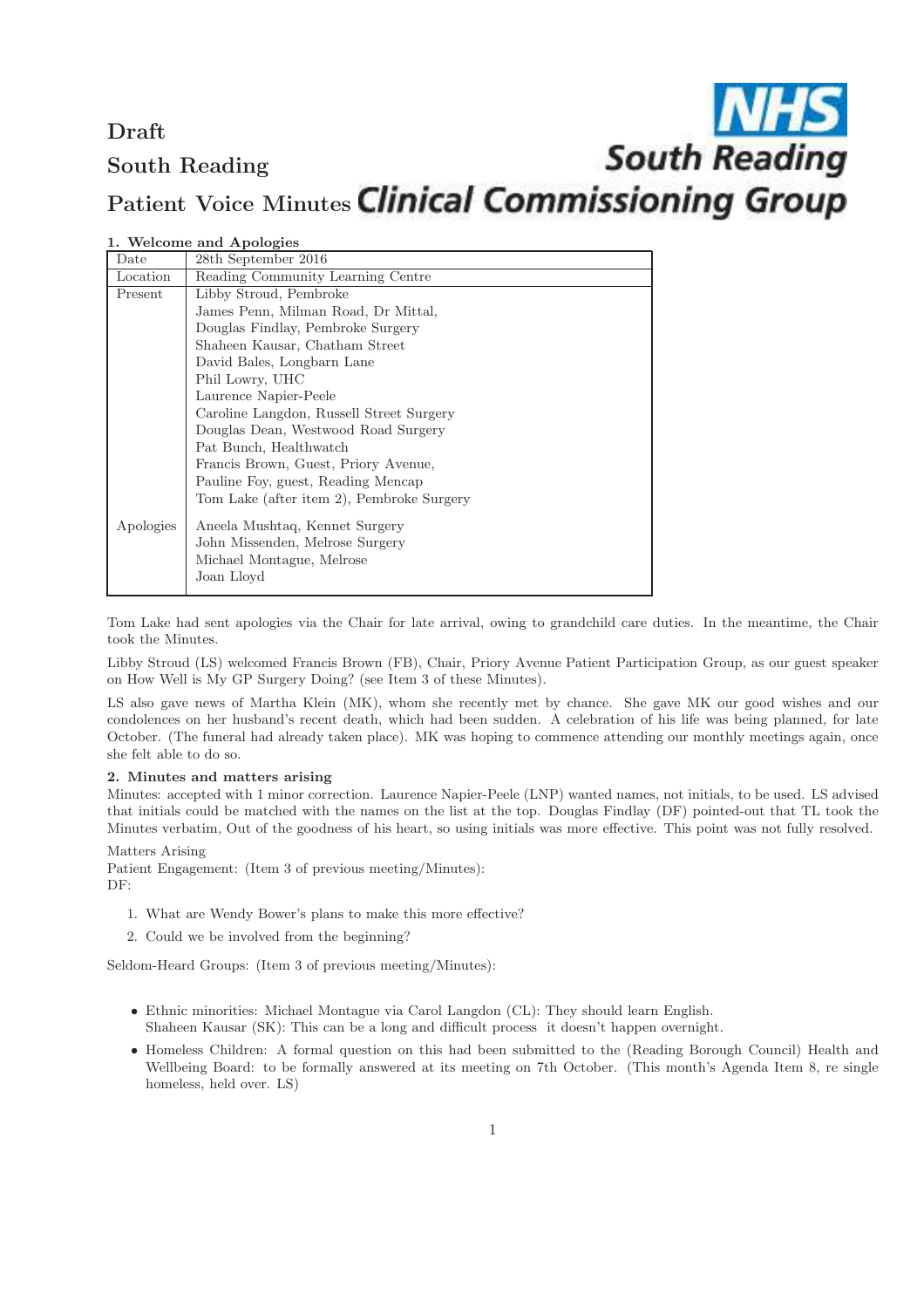Seldom-Heard Groups (additional this meeting)

Pauline Foy (PF), a visitor, spoke on Reading Mencap's Learning Disability Health Project, 'Getting it Right in Reading' (GRR):

- Working with people with learning difficulty to improve their access to health and address their difficulties in GPs' surgeries.
- Helping surgeries to make small adjustments which will increase access, e.g., a card to hand over: I have a learning disability. I need a longer appointment. Also, Surgery to note that the person with LD cannot [as recorded LS] read name for appointment.
- Huge range of abilities [among those with LD].
- A lot go on their own Social Services will not accompany them, as they have a carer involved.
- Older people with LD: carers are often struggling as well.
- Many are poorly and go to A&E direct because they have not seen a G P [because of the above difficulties].

LNP: What about those with direct payments? PF: They often choose the wrong service.

Jim Penn (JP) suggested distributing GRR posters to surgeries. He would distribute to shops etc. (Liaising with Holly (Reading Mencap) or Pat Bunch (Healthwatch)).

Chair's note: We adjusted our agenda to allow this item to be heard. The main item (8) on Seldom-Heard Groups has been held over. LS

#### 3. How is My GP Surgery Doing? Francis Brown - chair of Priory Avenue PPG

[ Slides and papers for this talk are attached to the meeting announcement item on web site www.srpv.org.uk.]

FB introduced the subject noting that patients deserved and had a right to sound information about the non-clinical performance of their practice and surgery, as well as that clinical performance collected and reviewed by the CCG.

He planned to cover:

- Opinion vs fact
- Reliability: anecdotes vs stories vs statistically sound data
- Genersl Practice Patient Survey (GPPS)
- Friends and Family Test
- PPG and CCG surveys at Priory Avenue and Circuit Lane
- Current online survey
- GPIs, Score Sheets, Dashboards

The biggest survey of patient views on GP surgeries was the National GP Survey with 1,000,000 questionnaires sent out once per year (used to be twice).

The Friends and Family test had been introduced into surgeries as into many parts of the NHS. It was delivered in different ways - sometimes by handing cards to patients and sometimes on screen - sometimes as a prerequisite to "signing in" for an appointment.These differences limited its application. You can look at trends for a given surgery but don't compare surgeries.

Samples are often too small to be statistically valid in any case. FB suggested that suggests 100 might be a reasonable minimum sample size per surgery ( eg for a monthly result).

Contractually, practices should inform patients of the FFT results.

FB showed an exmaple of the Priory Avenue Scorecard. Mostly cited facts available at the practice (after some persuasion) more or less automatically using the GP and telephone systems

The five year forward plan emphasises automation and this should take a load off the practice but there is not much evidence of enthusiasm from the practices.

The scorecard has been developed by Priory Avenue PPG - results at PA are quite good - it is not intended to be threatening to the practice. Success is shown on many of the measures.

Sadly, the new provider at Priory Avenue is not happy about providing the information at present.

Action: FB to forward to TL and JP a note describing contractual requirements to provide performance information to patients.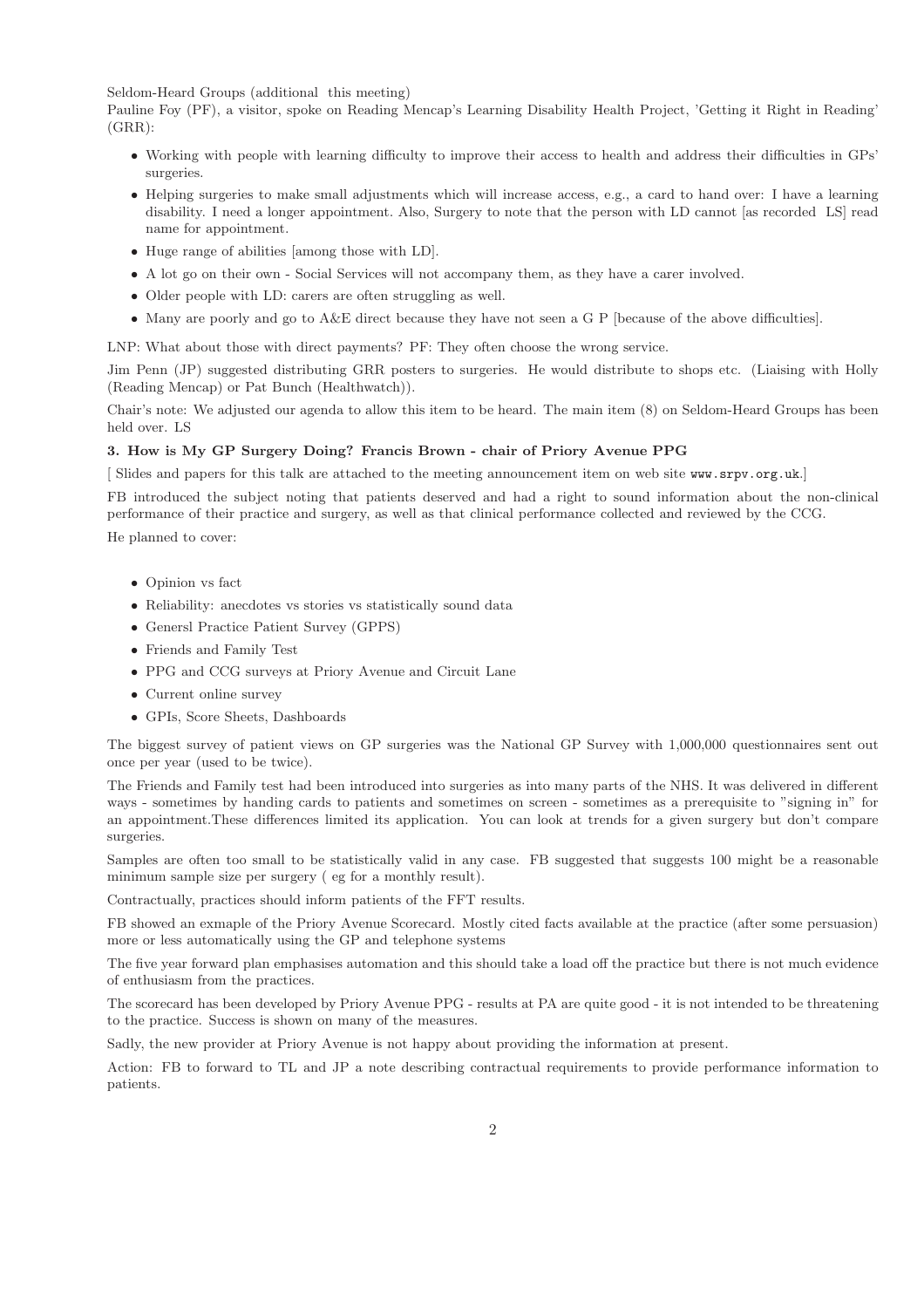LNP: Shouldn't the patient be considered as a customer? FB: We are on the same page.

DF: How can we take this forward with Wendy Bower to deal with getting hold of some of this information? FB: It is in the practices interest to do this and some refusals are contractual failures.

Action: TL write to WB suggesting similar scorecard at cluster level

FB: Thank you for the opportunity to give this talk.

LS: Very impressive and useful, Francis, thank you very much.

#### 5. News from PPGs

Longbarn Lane - DB reported - an action plan had been drawn up following the CQC verdict of "Requires improvement". The plan has not been shown to the PPG. The Southcote branch with only 500 patients is the worst part. Perhaps that will be reconfigured. One of the two partners who took over is resigning and a new partner has stepped in.

Westwood Road - DD - is having its 2nd PPG meeting in two weeks time. TL to forward paper copies of FB's papers.

Chatham Street SK reported - PPG meeting postponed - now scheduled for Friday prayer hour. Is this discrimination by faith?

Russell Street had a PPG in July.

#### 6. Report from Healthwatch

Pat Bunch (PB) reported.

This year Reading Healthwatch has decided to put a focus on electronic prescribing (that is, prescriptions being forwarded to the chemist electronically). This is not being taken up as much as it should be.

Healthwatch is very busy with reduced staff and many enquiries.

At the Meeting in Public and AGM of SR CCG a reduction in beds at Oakwood Ward (community hospital facilities at Prospect Park Hospital) due to staffing issues.

Vasectomies will no longer available on the NHS unless absolute clinical need is shown.

The NHS 111 helpline will be taken over by Care UK who run a number of 111 systems in England.

We have the new Home First project (BHFT) which provides a hub to arrange treatment at home rather than hospital admission. The team will have access to mental and physical health backup.

RBC trading standards and police giving talks about financial scams.

CL: I am still getting calls from fake TalkTalk scammers.

PB: RBH - most quality measures OK - but cancer waits target missed.

Reading Healthwatch GP practice survey is available on the website. Very varied performance in terms of opening hours.

FB: If they all produced a scorecard there would be uproar.

Healthwatch Electronic Prescribing survey - do they now - why not?

Questionnaire available online but also in surgeries and will do chemists. Some Chemists don't understand the system. It works differently depending on the GP's software system provider.

DF: Boots has a reputation as a "black hole" for prescriptions - apparently they all go to Nottingham. Boots will text you about availability if you request it.

Stats are available from the Thames Valley Prescribing Network.

The prescription only shows up in the pharmacy after the pharmacy requesting a refresh. If there is not enough storage on their shelves they may not make it up before the patient comes in - which leads to delay.

CQC has given Disabilities Trust a good rating.

Circuit Lane GP surgery has been given a CQC good rating as Berkshire Healthcare hands over to the new provider for Circuit Lane and Priory Avenue - OneMedicalGroup - which runs a number of practices in the North of England and a minor injury centre at Bracknell etc.

Novara Lodge received a CQC good rating.

RBC's Shared Lives Scheme received a CQC good rating.

The ambulance trust SCAS FT received a CQC good rating.

The 6 week consultation has started to close Tilehurst Medical Centre - a branch of Dr Kumar's practice at Milman Road. Other surgeries in this area are quite concerned. A letter has been sent to all patients of this surgery.